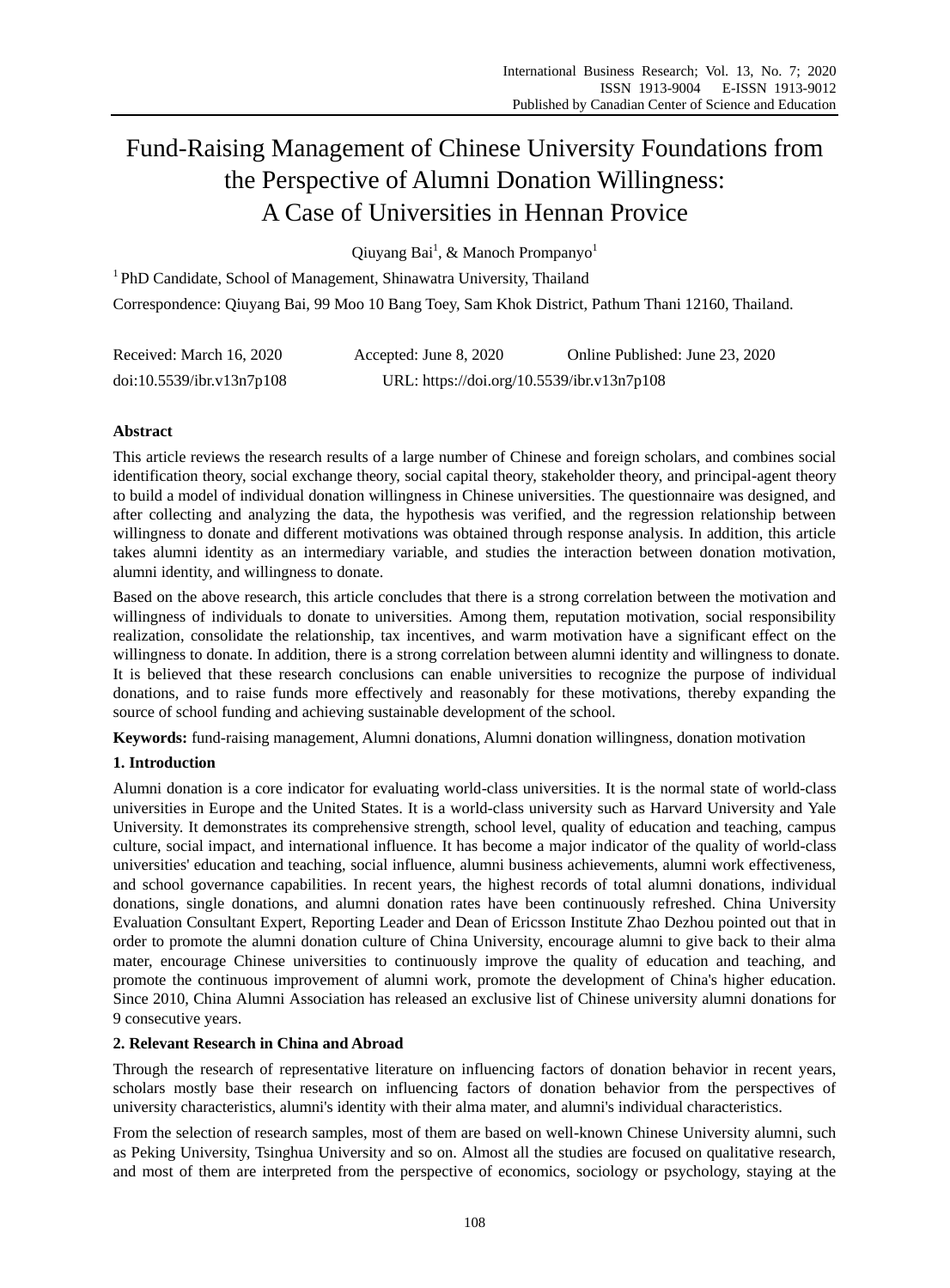level of review, and seldom have a deeper discussion.

From the point of view of research methods, most domestic and foreign scholars use regression analysis and structural equation model.

From the results of the study, different scholars have come to the opposite conclusion because of the differences in research samples and methods, such as gender factors and the influence of school prestige on donation behavior. Okunade (1994) believes that age is positively correlated with donation behavior, while Lewei (2009) concludes that age is negatively correlated with donation behavior.

Through the research of the existing literature, it is found that the characteristics of universities, alumni's identity with their alma mater and alumni's characteristics are the basis for dividing the research on the influence of alumni's donation behavior. The social identity theory proposed by Tajfel (1986), the theoretical model of alumni's organizational identity proposed by Mael ; Ashforth (1992) and the social exchange theory proposed by Homans (1985) are the theoretical basis of this paper.

In terms of research direction, domestic scholars mostly analyze alumni donation behavior from the aspects of cultivation of donation culture, factors affecting donation, and Strategies of collecting donations, while few studies start from the perspective of university's own characteristics; from the perspective of research methods, domestic scholars mostly discuss university's social donation behavior from the perspective of qualitative analysis, such as literature research, and lack of empirical model of quantitative analysis.

According to above analysis it can be seen that although the school funds nervous, given China's university is the study of this article also has some, but most is limited to the introduction to foreign experience, even put forward some constructive Suggestions, but there is no foothold in China's current social background or from the perspective of deep social background and various substantive Suggestions, cause the low level of the research content and repeat more. In addition, the above analysis also shows that at present, most of the relevant academic fields in China only elaborate in theory, without specific analysis from the operational level, which, to a large extent, makes the research results unable to be applied in practice.

#### **3. Research Models and Hypothesis**

#### *3.1 Research Model Design*

This study combines the actual characteristics of higher education in China to build a research model to study the motivational objects that influence the personal donations of college alumni. This paper argues that there are five basic motivations for college alumni to donate to universities: reputation motivation, realize social responsibility, consolidation of school leadership, tax incentives, and warm motivation. Then design a corresponding questionnaire scale for each variable, and use two different analysis methods, reliability analysis and validity analysis, to test the scale part of the questionnaire to confirm that the questionnaire design is reasonable and credible; Based on the premise, then, descriptive statistics, t-test inference statistics, F-value analysis of variance, correlation analysis, and multiple regression of sample data are used to verify whether the hypothetical relationship between the conceptual models holds.



Figure 1. Model of Influencing Factors of Alumni Donation Willingness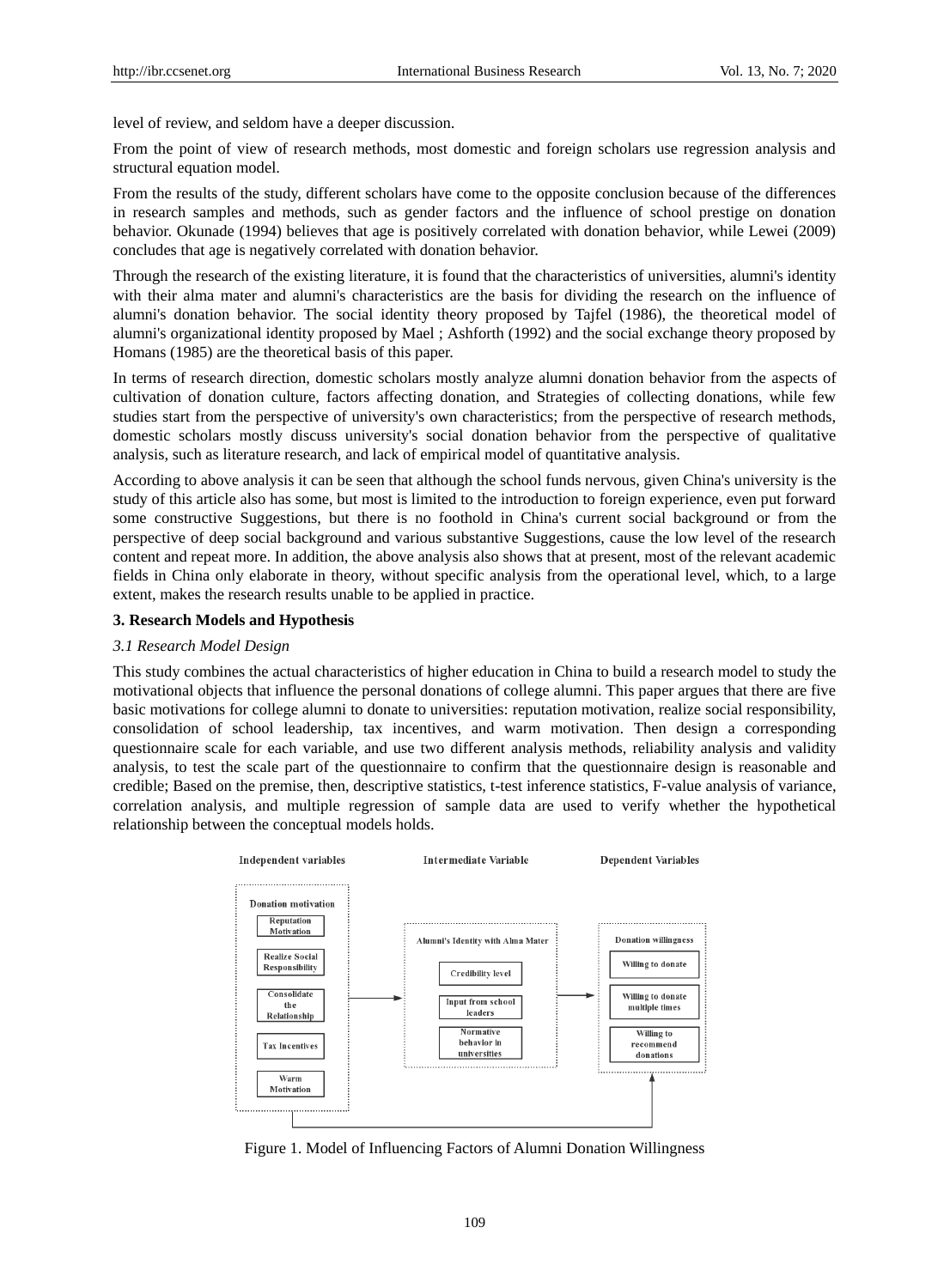## *3.2 Research Hypothesis*

H1: There is a positive correlation between alumna's identification with their Alma mater and willingness to donate.

H2: There is a positive correlation between personal donation motivation and willingness to donate.

H3: There is a positive correlation between personal donation motivation and alumna's identification with their Alma mater.

#### *3.3 Data Collection Method*

This study is a quantitative study, using questionnaires to investigate the donation motivation of college students in Nanyang, Henan Province, China, and then using SPSS analysis to verify and analyze the collected data to draw relevant conclusions.

## *3.4 Data Collection*

The author distributed the online questionnaire to the students of Nanyang Institute of Technology and used the questionnaire to sort out the questionnaire. A total of 423 questionnaires were distributed, 423 were actually recovered and 400valid questionnaires.

## *3.5 Data Analysis*

This study is a quantitative study, so descriptive statistics(frequency, percentage, mean, standard deviation) are used to analyze and interpret the personal data of the interviewees. In addition, inferential statistics including ANOVA and multivariate regression were used to test variables and hypotheses at the level of significance.

|            |                            | RM          | <b>RSR</b>           | CR           | TI        | WM           | AI          | <b>DW</b> |
|------------|----------------------------|-------------|----------------------|--------------|-----------|--------------|-------------|-----------|
| <b>RM</b>  | <b>Pearson Correlation</b> | 1           |                      |              |           |              |             |           |
|            | Sig. (2-tailed)            |             |                      |              |           |              |             |           |
|            | N                          | 400         |                      |              |           |              |             |           |
| <b>RSR</b> | Pearson Correlation        | $.367**$    | 1                    |              |           |              |             |           |
|            | Sig. (2-tailed)            | $\Omega$    |                      |              |           |              |             |           |
|            | N                          | 400         | 400                  |              |           |              |             |           |
| CR         | <b>Pearson Correlation</b> | $.285***$   | $.318***$            | 1            |           |              |             |           |
|            | Sig. (2-tailed)            | $\Omega$    | $\Omega$             |              |           |              |             |           |
|            | N                          | 400         | 400                  | 400          |           |              |             |           |
| TI         | <b>Pearson Correlation</b> | 0.042       | $.168***$            | $.191***$    | 1         |              |             |           |
|            | Sig. (2-tailed)            | 0.399       | 0.001                | $\theta$     |           |              |             |           |
|            | N                          | 400         | 400                  | 400          | 400       |              |             |           |
| WM         | <b>Pearson Correlation</b> | $.389^{**}$ | $.370^{**}$          | $.311***$    | $.175***$ | $\mathbf{1}$ |             |           |
|            | Sig. (2-tailed)            | $\Omega$    | $\theta$             | $\theta$     | $\Omega$  |              |             |           |
|            | N                          | 400         | 400                  | 400          | 400       | 400          |             |           |
| AI         | Pearson Correlation        | $.247***$   | $.342**$             | $.214***$    | 0.039     | $.199***$    | 1           |           |
|            | Sig. (2-tailed)            | $\Omega$    | $\Omega$             | $\theta$     | 0.442     | $\theta$     |             |           |
|            | N                          | 400         | 400                  | 400          | 400       | 400          | 400         |           |
| DW         | <b>Pearson Correlation</b> | $.449**$    | $.429$ <sup>**</sup> | $.319***$    | $.188***$ | $.464***$    | $.308^{**}$ |           |
|            | Sig. (2-tailed)            | $\Omega$    | $\theta$             | $\mathbf{0}$ | $\Omega$  | $\mathbf{0}$ | $\theta$    |           |
|            | N                          | 400         | 400                  | 400          | 400       | 400          | 400         | 400       |

Table 4.1. Results of Correlation Analysis between Variables

\*\*. Correlation is significant at the 0.01 level (2-tailed).

# **4. Correlation Analysis**

Correlation analysis is a quantitative analysis method to analyze the relationship between objective things. Graphical and numerical methods can be used to effectively reveal the strength of statistical relationships between things. If the data collected in this study are fixed distance data, the strength of the linear correlation between variables can be analyzed by calculating the Pearson simple correlation coefficient.

The correlation coefficient is a statistic describing the degree and direction of this linear relationship. Generally,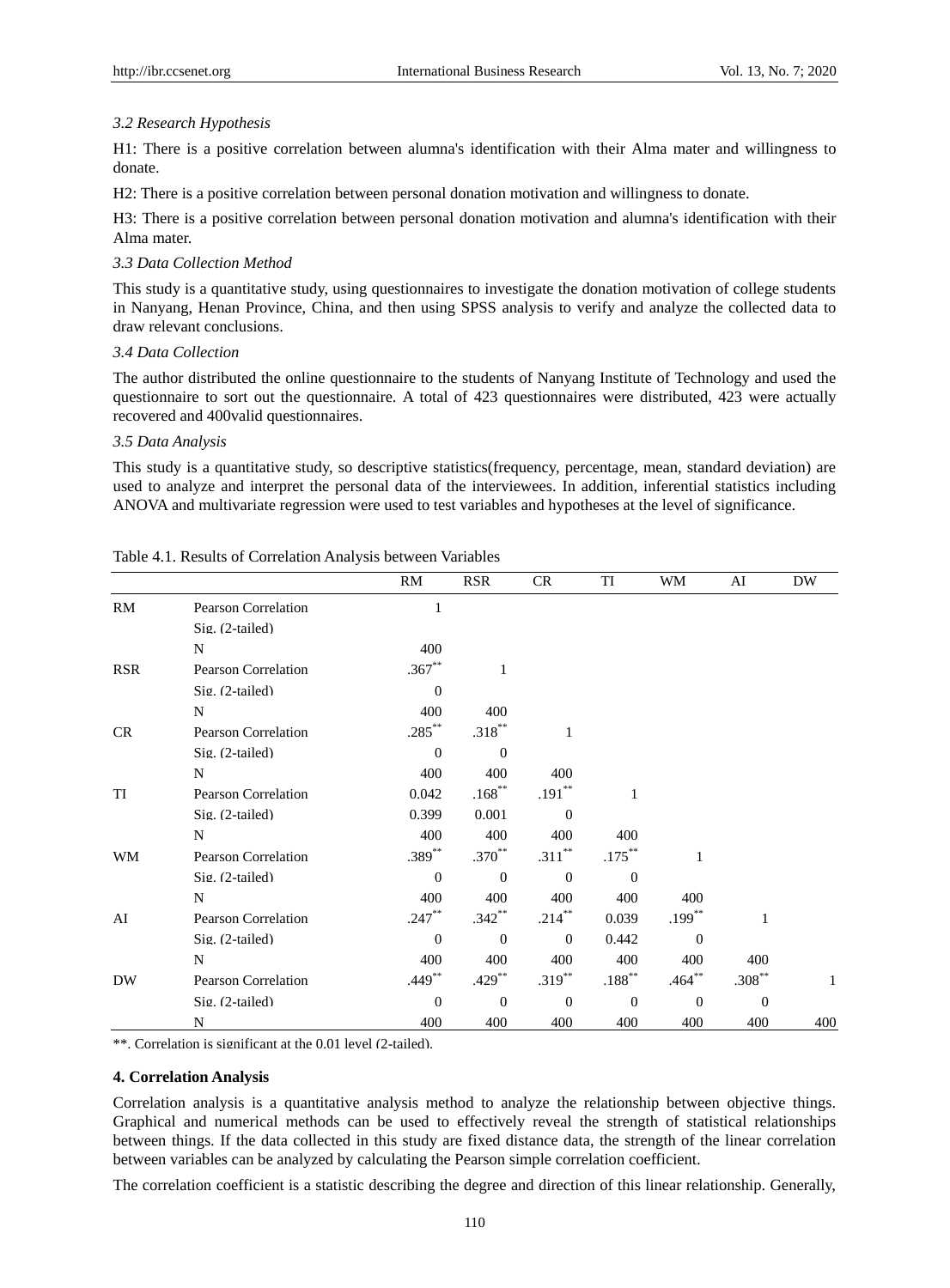the system default Pearson coefficient r is used. When describing the degree of relationship, it is assumed that r <0.2 is irrelevant, and when  $0.2 \le r = 0.4$  Very weak correlation, weak correlation when  $0.4 \le r = 0.6$ , moderate correlation when  $0.6 \le r = 0.8$ , strong correlation when  $0.8 \le r = 1$ . In describing the direction, when r is a positive value, it is a positive correlation, and when r is a negative value, it is a negative correlation, and its correlation degree corresponds to a positive value. The obtained correlation coefficient matrix is shown in Table 4.1:

(1) Correlation analysis between donation motivation and willingness to donate

From the above table analysis, it can be seen that the correlation coefficient between reputation motivation and donation willingness is 0.449, which is significantly correlated at a significance level of 0.01, indicating that there is a strong correlation between the two. The correlation coefficient between the achievement of social responsibility motivation and willingness to donate is 0.429, which is significantly correlated at a significance level of 0.0,1, indicating that there is a strong correlation between the two. The correlation coefficient between personal consolidation motivation and donation willingness is 0.319, which is significantly correlated at a significant level of 0.01, indicating that the two have a strong correlation. The correlation coefficient between tax incentives and donation willingness is 0.188, which is significantly correlated at a significant level of 0.01, and the correlation coefficient between warm motivation and donation willingness is 0.464, which is significantly correlated at a significant level of 0.01, indicating that the two have a strong correlation.

(2) Correlation analysis between donation motivation and alumni identity

Through the analysis of the results in Table 4.18, we can see that the Pearson correlation coefficients between reputation motivation, motivation to achieve social responsibility, motivation to strengthen relationships, warmth motivation, and alumni identity are 0.247 \*\*, 0.342 \*\*, 0.214 \*\*, and 0.199. \*\*. Therefore, there is a correlation between reputation motivation, motivation to achieve social responsibility, motivation to strengthen relationships, warming motivation and sense of identity, while the Pearson correlation coefficient between tax incentives and sense of identity is 0.039, and the p-value is 0.442> 0.05 There was no significant correlation at a significant level of 0.01.

(3) Correlation between alumni identity and willingness to donate

Through the analysis of the results in Table 4.18, we can see that the Pearson

correlation coefficient between alumni identity and donation willingness is 0.308 \*\*, which is significantly correlated at a significant level of 0.01, indicating that the two have a strong correlation.

## **5. Conclusion**

In the relevant analysis of alumni identity and donation motivation, reputation motivation and alumni identity are significantly positively correlated, indicating that donating to colleges with good quality, high visibility, and no violations of laws and disciplines will increase donors' reputation motivation. The achievement of social responsibility is significantly positively related to the credibility of universities and the standardization of school running behavior, which indicates that donations to universities with strong teachers, good student quality, high internal management level, and no bad school running behavior can make donors better. Help others and realize their altruistic intent to serve the community. There is no significant positive relationship between motivation for consolidation, tax incentives, warmth, and alumna's identity, indicating that alumni believe that there is no intermediary role in the impact of consolidation, tax incentives, and warmth on donation willingness. Do not consider the impact of these factors.

If an individual thinks that donating to a university can increase its own "recognition" and improve its social status, then the possibility of an individual donating to a university will be relatively large. In particular, the accuracy of the role of reputation benefits is more shown when the donation is public or the donation is obvious. If the behavior of donating colleges and universities can establish a relationship with school leaders, or can consolidate the existing interpersonal relationship through this kind of donation, the possibility of this kind of donation will also increase, and the warm motivation is also called by some scholars as a good idea. It is the foundation of many moral feelings, and it is the mutual help behavior of "building goodness and virtue". When some individuals feel that the quality of teaching in universities has fallen due to insufficient funds, which affects the growth of young people and feels intolerable, it also induces their behavior to donate to universities. Motivation of preferential taxation is a key factor affecting individual donation colleges and universities, and the taxation policy of charitable donations has a good incentive effect on taxpayers' charity.